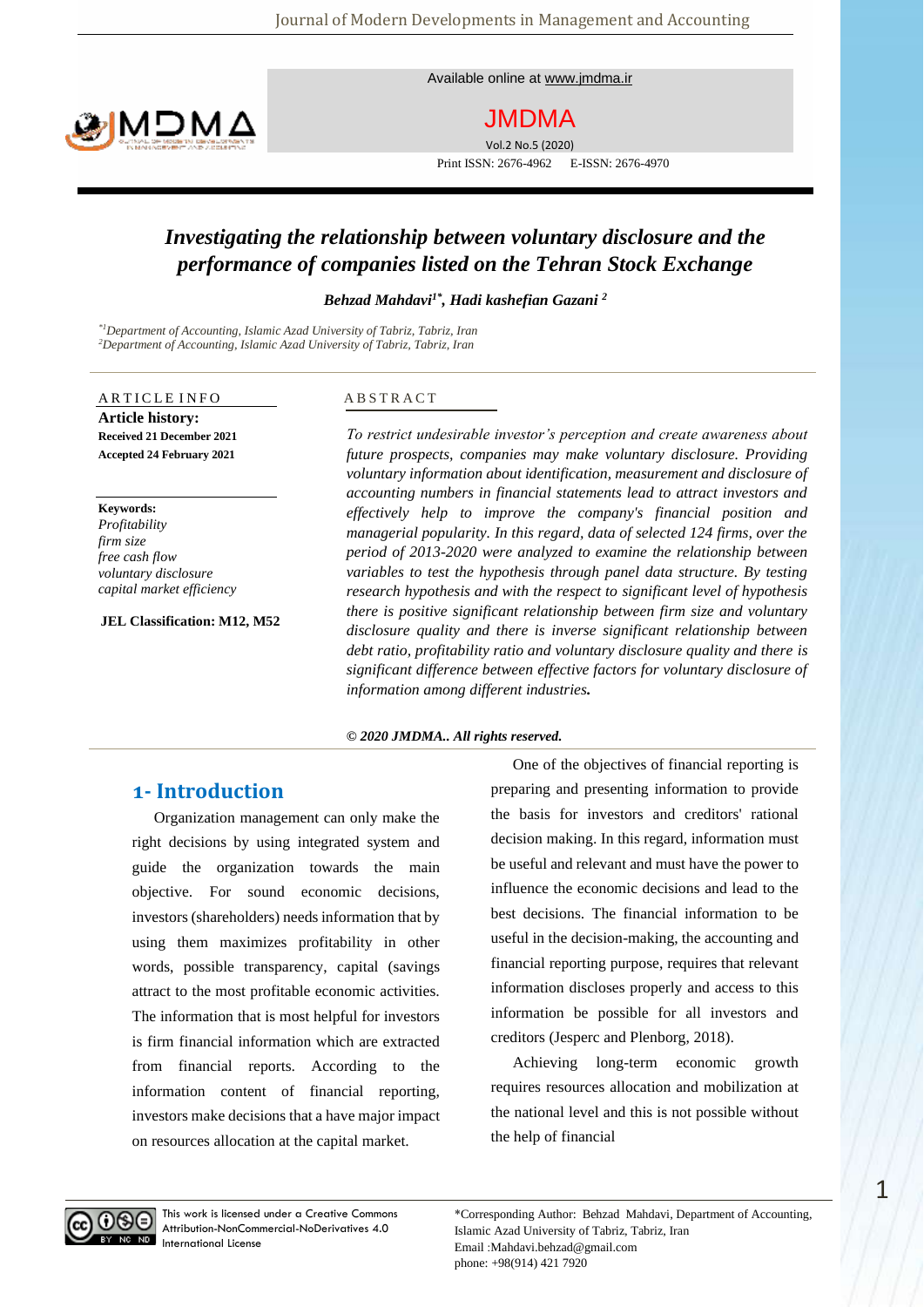markets, especially extensive and efficient capital markets The proper functioning of capital markets can increase efficiency, investment and growth (Chiang, 2015) and is also capable to increase economic growth through reducing maintenance of cash assets and increasing growth rate of physical capital in the long term that more transparency information, better this role will be play Elnaz, 2017).

Information disclosure by firms is one of the most important management tools to convey information related to firm financial performance and firm guidance toward investors, creditors and other stakeholders and one of the important reasons of demand for information disclosure is representative issues and information asymmetry (Healy and Palepo, 2001).

Basis of representation theory is according to this assumption that managers as representatives of shareholders may act such way or make decisions that are not necessarily for maximizing shareholders, wealth. According to this theory there must be sufficient control or oversight mechanisms to protect shareholders against interest conflicts. Financial statements transparency and disclosure quality of information is considered as a practical solution. Often it is argued that the transparency and information quality reduces information asymmetry. Information asymmetry is said to condition that the directors' knowledge of the firm activities is more than potential investors and stakeholders and other shareholders. Reducing information asymmetry leads to information transparency and more knowledge of investors. As a result, tend to buy and sell securities and trading volume will increase.

Literature review: In general, disclosure can be divided into two parts: mandatory disclosure and voluntary disclosure. Mandatory disclosure includes all of the items that base on legal requirements, rules and regulations governing financial reporting (business law, tax laws and stock exchange rules), accounting standards and

2

professional bodies should provide for authorities, Voluntary disclosure is used when additional information are released in the market more than information which are required to be published. Management can disclose information voluntarily in order to enhance financial reports credibility. Although, accounting standards required minimum amount of necessary disclosure but did not limit voluntary disclosure of additional information. If management can provide guidance about achieving short term and long term goals of the organization and the efficient use of allocated resources and report a clear picture of prospects of decisions by representing additional information can answer investors' critics about current performance and make them hopeful about the future of the firm. The voluntary disclosure helps investors to inform of management trade measures. In fact, investors consider voluntary disclosure on management forecasts as authentic information (Amin, 2005).

The main reason for emphasizing on voluntary disclosure and transparency is that these two are main basis for protecting shareholders, interests. Full disclosure and transparency in financial reporting can create secure conditions and ensure the protection of investors' interest. Research also has shown that voluntary disclosure has a positive effect on the firm performance and is effective for protecting interests of shareholders and other interested parties. In other words, lack of clarity and ambiguity in reporting may lead to suspicious and unethical behavior and firm devaluation (Madhani, 2017).

The voluntary disclosure is a factor that creates a sound capital market and avoids from trades by people that access to information and also recognize new items and delete poor items and finally affect on people and lead them to make the right decision. The results of this research can be used by economic policy makers, accountants, capital market makers decision, issuers, financial institutions and individual investors. It is expected that the country's financial management and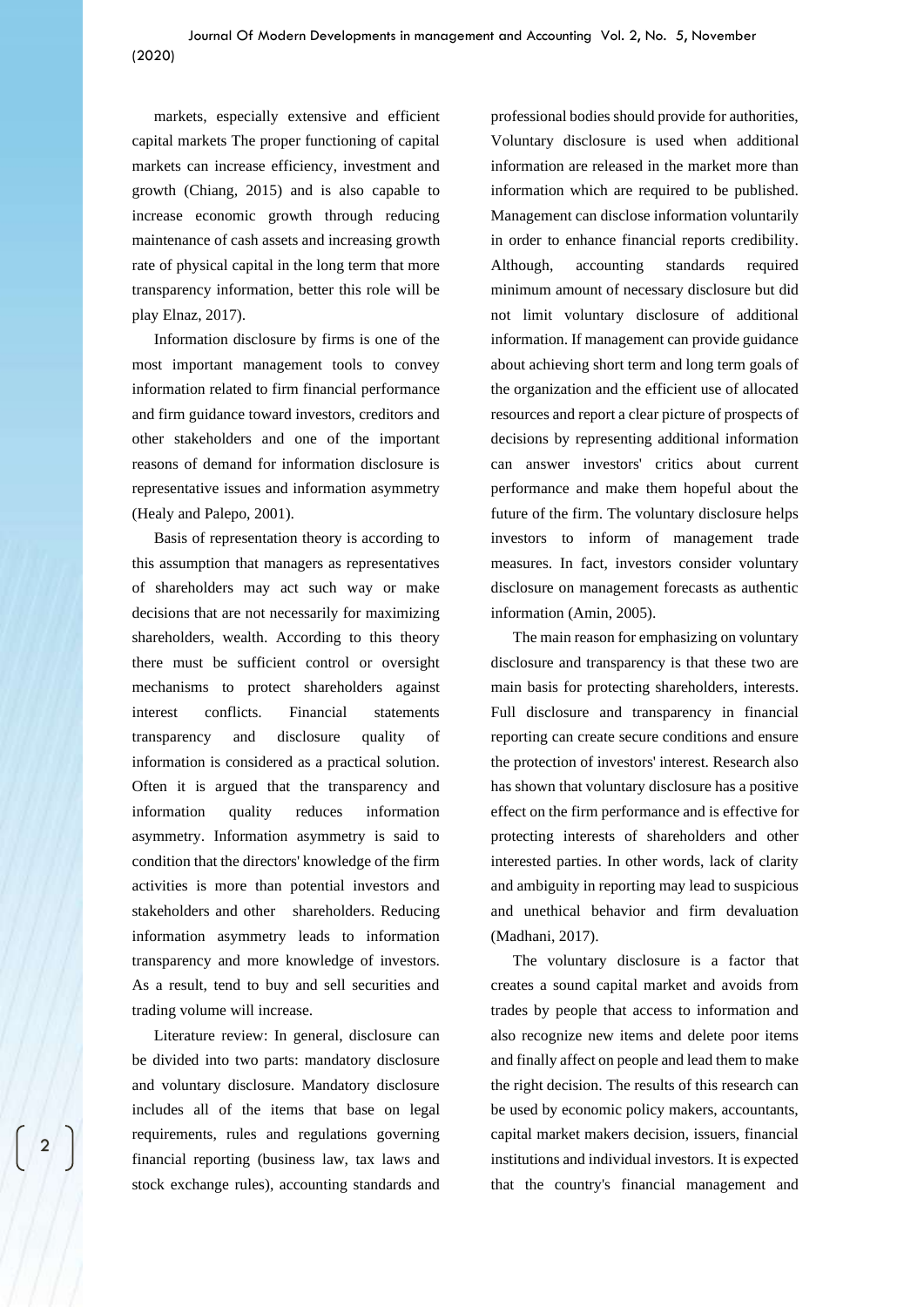capital market participants with a better understanding of the effects of voluntary disclosure of information and

corporate characteristics, provide capital market prosperity and ultimately the country's economy prosperity by applying suitable and effective policies.

In this research, Mohammad et al. (2019) studied the relationship between two control mechanisms, the voluntary disclosure (external control mechanism) and non-executives (internal control mechanism) which reduces the agency problems. For this purpose, a sample of manufacturing companies in the stock exchange that published financial statements and reports of the board of directors, activities on 29 March 2006 were selected and were eventually included 239 companies. Voluntary disclosure was determined by 71 indexes. The results showed no significant relationship between disclosure and nonexecutives.

**Bahman and Mohsen** (2010) studied voluntary disclosure quality of information and some factors influencing it for this purpose, companies ranked on the Tehran Stock Exchange which included 311 companies were chosen as the research statistical society. The research result suggests that there is positive significant relationship between disclosure rank and firm size and industry type but there is negative significant relationship between disclosure rank and the auditor's report and share ownership percentage. Also there was no relationship between assets efficiency, financial leverage, the auditor and the entity with disclosure rank

Kazemnejad conducted a research to identify and explain the factors affecting the disclosure quality of information of listed companies on the Tehran Stock Exchange that results showed that there is a significant relationship between disclosure quality with firm age, liquidity, profitability and audit firm and there is a reverse significant relationship between financial leverage and family ownership and there was no

significant relationship between fum size and board of directors combination.

Mashaykhi and Farhadi (2014) examined the impact of firm size on the relationship between disclosure quality and cost of stockholders, equity of listed companies on the Tehran Stock Exchange. The considered period was 2003-2010. The results showed that there is negative significant relationship between disclosure quality and cost of stockholders, equity for large companies.

Wallace et al. (1994) conducted empirical research in the context of the relationship between comprehensive annual reports of firms and firm characteristics in Spain this research was included two questions, the first question: whether the difference in disclosure level is resulting from difference in firm characteristics? Second, properties related to the disclosure level in Spain are also used in other countries? Research findings indicate that comprehensive annual reports in Spain have a direct relationship with size and admission to Madrid or Valencia stock exchange have inverse relationship with liquidity. Ferguson et al. (2002) conducted a research about voluntary disclosure in Hong-Kong. In this research, a sample of 142 companies was selected then a list of 93 disclosures was prepared and by using linear regression analysis, examined the voluntary disclosure in companies of Hong-Kong Stock Exchange. The research results showed that disclosure index has relationship with financial leverage and disclosure index has no relationship with industry type and firm size.

Alsaeed (2006), in his research in Saudi Arabia, entitled the relationship between private companies and the disclosure, by using the checklist of 20 cases of voluntary disclosure in the annual reports of 2003, selected 40 companies as samples and concluded that firm size is an effective factor on disclosure and factors such as financial leverage, ownership dispersion, firm age, profit margin, retum on stockholders, equity,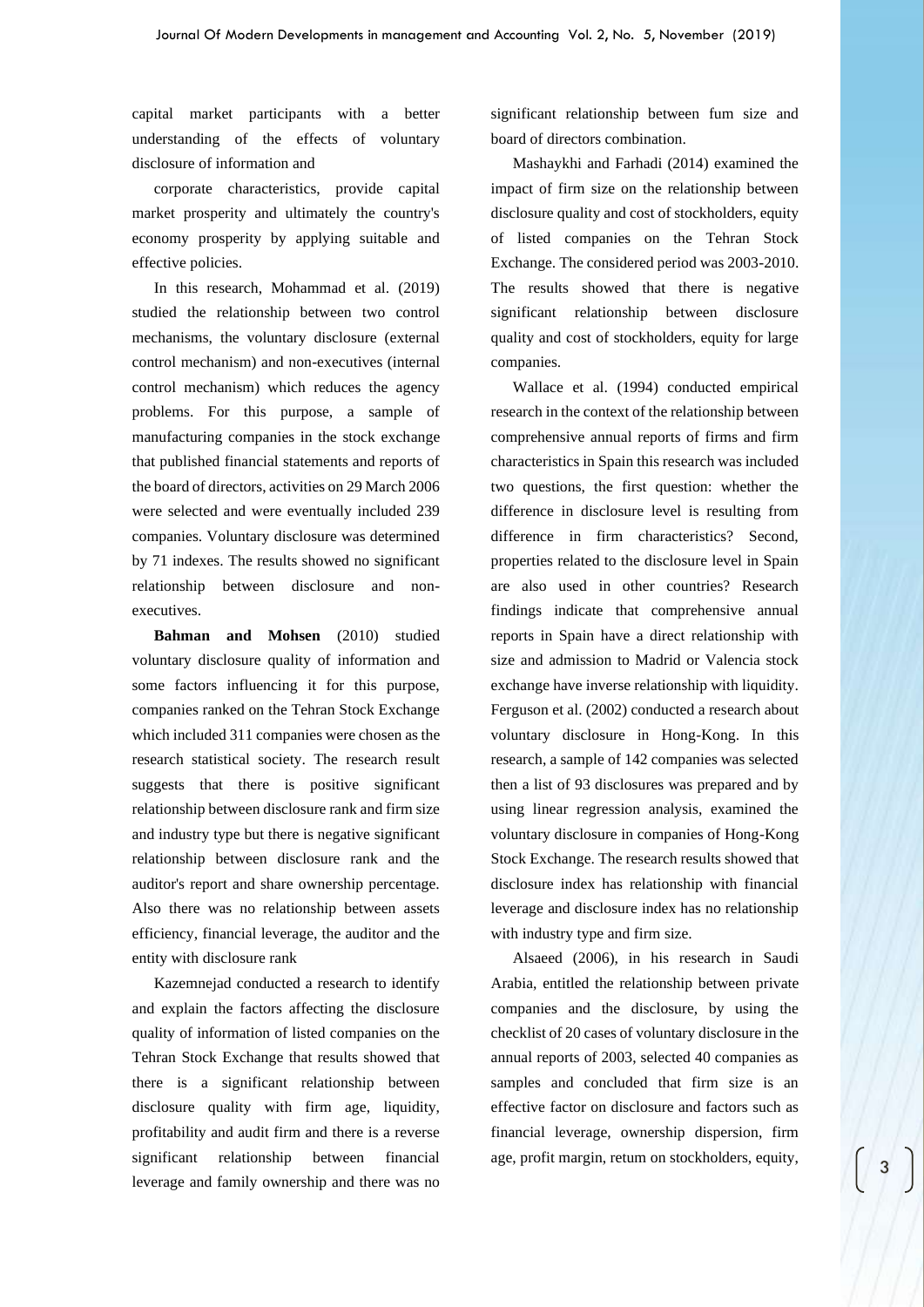liquidity, industry type and audit firm size have no effect on disclosure.

Haddad et al. (2009) measured voluntary disclosure level and as well as the relationship between voluntary disclosure level and stock market in Jordan. The results show that disclosure level depends on firm size, firm conditions on represented index and industry type. For second goal they achieved this result that increasing the voluntary disclosure level will lead to a reduced range of bid difference of buy and sell shares which represents increasing liquidity

**Research hypotheses**: Following hypotheses are considered based on previous researches and the research problem:

- Firm size has a significant effect on quality of voluntary disclosure
- Firm age has a significant effect on quality of voluntary disclosure
- Combination of board of directors has a significant effect on quality of voluntary disclosure
- Firm debt ratio has a significant effect on quality of voluntary disclosure
- Profitability ratio has a significant effect on quality of voluntary disclosure
- Free cash flow has a significant effect on quality of voluntary disclosure
- Audit firm size has a significant effect on quality of voluntary disclosure

**Research variables:** Independent variables include as follows:

**Firm size:** For recognizing large or small firms, various criteria, including assets value, sales and stock market value can be used. In this research, the following criteria were used:

 $Size = Ln (assets)$ 

**Firm age:** The natural logarithm of years of firm age since firm establishment as follow

$$
Age = Ln(age)
$$

**Combination of board of directors:** The variable is measured through the ratio of nonexecutive members to executive members:

Board of directors' combination= Nonexecutive members / Executive members

**Debt ratio:** The variable is calculated through debt divided by assets:

Debt ratio  $=$  Total debt / Total assets

**Profitability ratio:** For this variable return on asset is used. The reason for selecting return on asset as a Variable to measure firm's profitability is that profitability ratio has a direct relationship with firm's strategy and management performance

ROA= Net operating income / Total asset

**Free cash flow:** The variable is calculated as follow:

FCF = Net operating income+Depreciation expenset

Working capital changes

**Audit firm size:** Almost all researchers divide audit firms into two categories of large and small firms and by assigning a zero and one value to this variable, measure it. The large audit firms are ones that firm financial statements are audited by audit organization, otherwise are considered as small audit firms.

**Dependent variable:** In the present study, voluntary disclosure is used as a dependent variable.

**Voluntary disclosure index:** For calculating firm voluntary disclosure, based on Omid and Hamze (2012), a checklist of voluntary disclosure of financial statements was collected and by using financial experts opinions, final checklist, consisted of 60 voluntary disclosures, was provided. By examining board of directors reports

4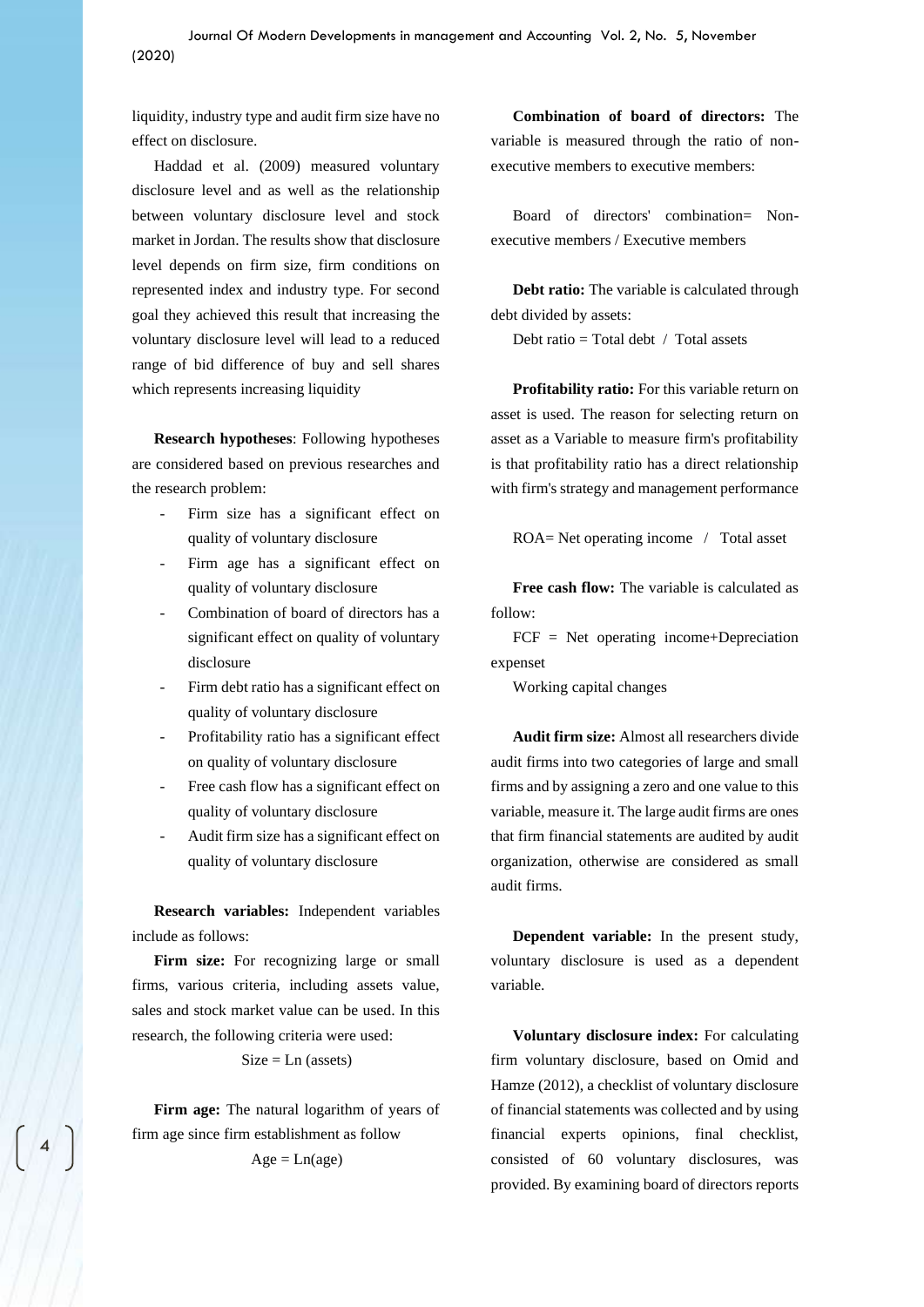to each item which is expressed in the checklist, if disclosed by firms one value and otherwise zero value is belonged and finally the voluntary disclosure index is calculated by dividing the sum of disclosed items to total items that must be disclosed. Overall, voluntary disclosure index is calculated as follows:

$$
VDI = di/n
$$

where, each item is disclosed, di is considered equal to one, otherwise is considered zero.

**Control variable Industry type:** In this research, listed firms in Tehran Stock Exchange are categorized in 5 groups:

- Mining and related products
- Agriculture, animal husbandry and related industries
- Chemical, petrochemical, pharmaceutical and related products
- Machines and equipment and electrical machines
- Basic metals and related products

**Population and statistical sample:** The sample in the study with taking into account the nature of the study, the informational requirements and characteristics of the firms in statistical sample have been determined such that the obtained sample in the process of research hypotheses test with saving money and time in the best way are expand the obtained results to statistical sample Therefore in this study, we use removal method. The sample consisted of all listed firms in Tehran Stock Exchange in five mentioned industries which contain following characteristics:

- The firms must be accepted in Tehran Stock Exchange before 2013
- Due to the consistency of the reporting date, removal of seasonal effects and enhancement of information comparative capability, the fiscal year were in March month
- Due to the necessity to calculate variables and hypotheses test for every firm there was been necessary information for measuring variables and must be disclosed
- Firm stocks in the years of research must be traded
- Investment companies, insurance firms and banks are excluded from the sample
- Since, the data structure of the this study is a panel, at least 7 years of firms data is needed then studied firms stock must be traded over the period of 2013-2019

## **3- MATERIALS AND METHODS**

At the first with descriptive test, variable distribution with 3 indexes, central dispersion and distribution in the

studied sample were analyzed. One of the basic assumptions of non existence regression is the correlation between the error terms. For investigating this hypothesis, the Durbin-Watson statistic is used to test the absence of co-linearity among independent variables of model are used tolerance and VIF statistic. Tolerance Statistic is a value between zero and one. If the tolerance value is  $>0/5$ , indicating non co-linearity, to test normality of the dependent variables at 95% confidently level was used normal probability diagram. One of the other basic assumptions of regression is consistency of error variance that can be studied with values diagram plot against model remnants (error terms). If the resulting graph does not show any specific trend, error variance is constant. Finally, the data based on the manner of data combination are analyze; in order to test relative information content, corporate characteristics on voluntary disclosure are review that the model by using linear regression and concept model will be tested.

**Linear regression model:**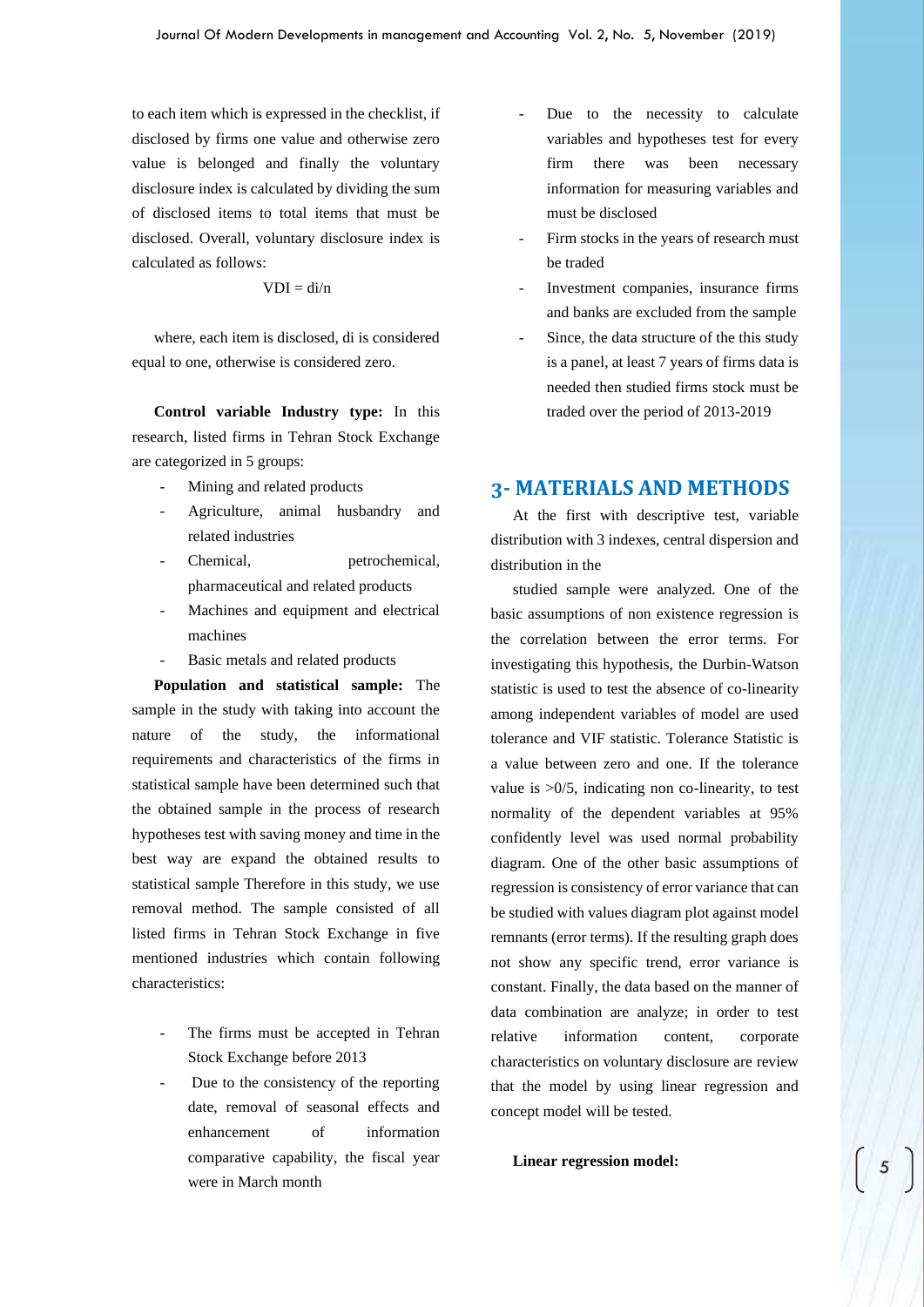VDI =  $\alpha$  +  $\beta_0$  SIZE+  $\beta_1$ AGE +  $\beta_2$ BORD+  $β<sub>3</sub>DEBET + β<sub>4</sub>PROF+ β<sub>5</sub> FCF + β<sub>6</sub>AUDIT+$  $\beta$ <sub>7</sub>IND +  $\varepsilon$ <sub>t,i</sub>

Where:

VDI = Voluntary disclosure  $SIZE = Firm size$  $AGE =$ Firm age BORD - Board of directors  $DERT = Debt ratio$ PROF = Profitability ratio  $FCF = Free cash flow$  $AUDT = Audit$  firm size IND - Industry type  $E = Error term$ 

According to the regression model variables belong to 124 firms during 7 years, thus before performing the model must be determined if there are any regression correlation with width on the shared origins and slope or not. The integration test or F Limer will be used for this purpose. The null hypothesis of this study is based on a homogenous section within the same origins. The results are reported in Table 1.

|  |  |  |  | Table 1: Results of the integration test for research model |  |
|--|--|--|--|-------------------------------------------------------------|--|
|  |  |  |  |                                                             |  |

| <b>Statistic</b><br>value F | Numerator<br>freedom<br>grade | Denominator<br>freedom<br>grade | p-value  |
|-----------------------------|-------------------------------|---------------------------------|----------|
| 2/345                       |                               | 776                             | 1/804x10 |

*Table 2: Results of the Hausman test for the research model*

| Kido statistic   Freedom |       | P-value |  |  |
|--------------------------|-------|---------|--|--|
|                          | grade |         |  |  |
| 11/315                   |       | 0/0.794 |  |  |

According to the Table 1, 0/0.5>1/804x10-'pvalue = Sections homogeneity hypothesis and width from same origins must be rejected and therefore must be used width of different origins for different times in the above model. In other words, regression model should be done in panel form.

Other tests that should be measured prior model are random effects test or Hausman test. The test statistic is Kido statistic and the null hypothesis of this test is based on the random model effects. The results of this test for the mentioned model is presented in the Table 2.

As it observed in Table  $2 = p-value$ 0/0.794>0/0.5. Thus, the hypothesis of random model effects with 95% confidence were accepted and the research model must be fitted with random effects.

#### **4- RESULTS AND DISCUSSION**

According to obtained results of the above tests, the research model is panel least squares regression method. The results are presented in the Table 3.

As it is showed F-statistic equals to 4/457 and p-value associated with this statistic is 0/000 that has the value <0/0.5 (test significant level), so the null hypothesis that mentioned above is rejected at 0/0.5 level This means that the mentioned model is significant at 5% level. In other words with 95% confidence we can reveal that the research model is significant.

**Hypothesis 1:** The first hypothesis deals with the effect of firm size on the quality of information voluntary disclosures. Because of the size of the t-statistic are belong to firm size 3/405 and p-value corresponding to it  $0.001$  is  $\langle 0/0.5,$  so with 95% confidence, the first research hypothesis is accepted. In other words, "firm size has a significant effect on the quality of voluntary disclosure".

**Hypothesis 2:** Effect of firm age on the quality of information voluntary disclosure is examined in the second hypothesis. The above table results shows that t-test statistic for firm age -0/341 and also p-value corresponding to it 0/733 is larger than 0/0.5, so with 95% confidence, the second hypothesis is rejected. In other words;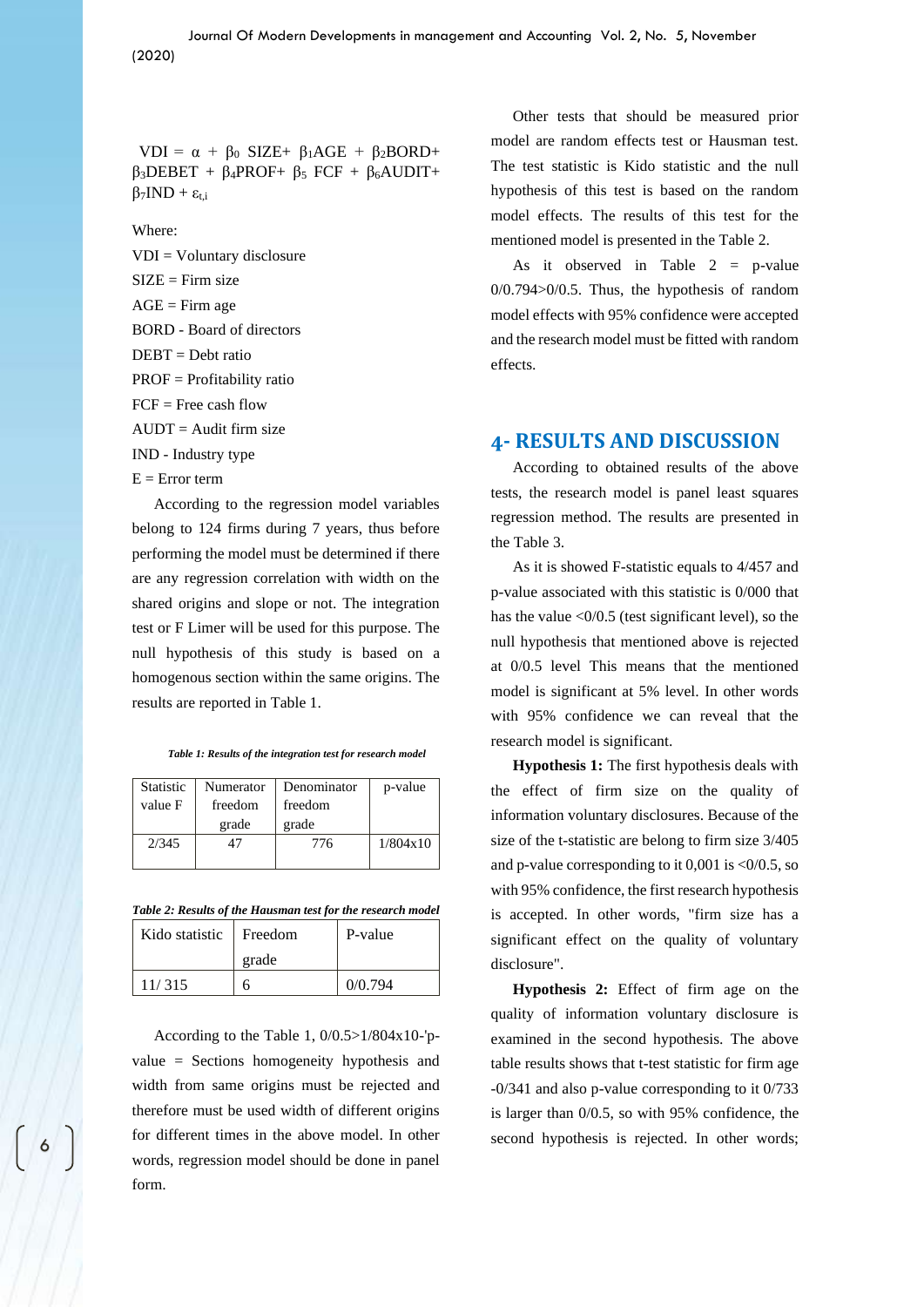"firm age has no significant effect on the quality of information voluntary disclosure".

**Hypothesis 3:** The subject of third hypothesis is the significant survey of board of director combination effect on the quality of information voluntary disclosures. According to above table can be seen that the t-statistic corresponding to the third hypothesis test, 1/100 and p-value corresponding to it 0/271 is larger than 0/0.5, so with 95% confidence, the third hypothesis is rejected. In other words; "board of directors combination's firm has no significant effect on the quality of information voluntary disclosure".

**Hypothesis 4**: The fourth hypothesis was tested the effect of firm debt ratio on the quality of information voluntarily disclosure. t-statistic related to debt ratio is reported in Table 3, is - 2/236, Also the p-value corresponding to it is 0/0.26 that is smaller than significance test level (0/0.5). Thus with 95% confidence, fourth hypothesis is accepted. In other words, "firm debt ratio has a significant effect on the quality of voluntary disclosure".

**Hypothesis 5:** A significant impact of profitability ratio on the quality of voluntary is the subject of fifth hypothesis. The results are represented in Table 3 that t-statistic belong to this hypothesis -2/261 as well as the p-value corresponding to it 0/0.24 is lower than 0/05 value (test significant level) that is indicated significant the fifth hypothesis. Therefore, with 95% confidence, we can reveal that profitability ratio has a significant effect on the quality of voluntary disclosure".

**Hypothesis 6:** The sixth hypothesis was surveyed the effect of free cash flow on the dependent variable (quality of information voluntary disclosure). According to reported results in Table 3 and since t-statistic value associated with free cash flow variable is -0/557 and p-value corresponding to it is obtained 0/578, thus the sixth hypothesis with 95% confidence is rejected. In other words; "free cash flow has no significant effect on the quality of voluntary disclosure",

**Hypothesis 7:** Finally, in the seventh hypothesis of this study was surveyed the significant effect of audit firm size on the quality of information voluntary disclosure. According to t-statistic value (0/776 ) and p-value corresponding to it (0/438) that is larger than test significance level (0/0.5), the seven hypothesis with 95% confidence is rejected. In other words; "audit firm size has no significant effect on the quality of voluntary disclosure".

#### **5- CONCLUSION**

The obtained results of data collection about 104 selected firms on the Tehran Stock Exchange during the years 2013-2019 were studied. Statistical analysis was performed by the method of least squares regression. In this regard, two Software SPSS and Eviews have been used. The results can be summarized as follows:

The results of the model showed that the variables of corporate characteristics, firm size, debt ratio, profitability ratio on the quality of information voluntary disclosure have significant effect. In this regard, a brief explanation is offered: firm size has a significant effect on the quality of information voluntary disclosure, this indicates larger firm size and information disclosure is done on time. Because of many important reasons, the larger firms have more tendency for information voluntary disclosure. One of the reasons for this case that larger companies have more tendency for information voluntary disclosure is shareholders expectation and totally beneficiary and creditors are more than larger firms and for this reason, larger companies are represented more information that would lead to higher levels of transparency and disclosure. Firm debt ratio has a significant impact on the quality of information voluntary disclosure. With regard to the transparency of financial statements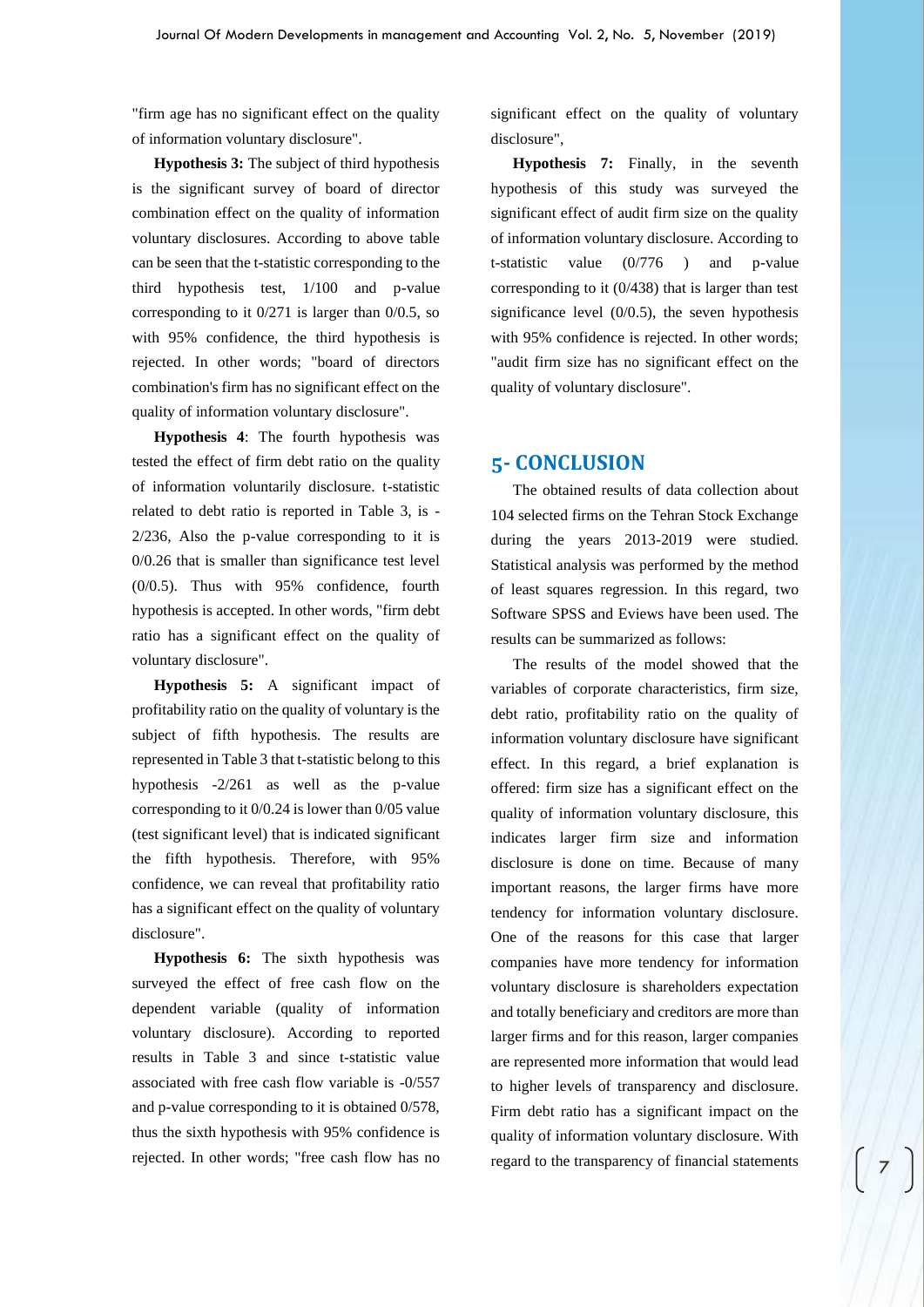and quality of information voluntary disclosure as a practical solution for reducing of agency costs, it is expected that leverage firms (with less agency costs) have less commitment on the information disclosure with high quality and as a result, less information are expose with lower quality. In other words, it is expected that there are an inverse

relationship between leverage and disclosure level Profitability ratio has a significant impact on the quality of information voluntary disclosure, profitability is a measure of good and suitable management Management of profitable firm in order to explain its ability for maximizing shareholder wealth and support of opportunity and it's rewards are provided detailed information with better quality. In contrast when profitability is low in order to hide loss reasons or reduction of benefits, management may disclose less information. Firm management is reluctant to provide information about the loss of sales and profits, particularly when one or many sections have loss. In contrast, director general will disclose profit to hide downward trends of subsections in the total mumber.

## **6- RECOMMENDATIONS**

The following recommendations are offered for the users of research results:

According to significant relationship between firm size and quality of disclosure it is necessary that compilers of standards and accounting rules and financial reporting are concentrated on the small firms too and compile optimized rules about these firms to gain confidence about financial reporting quality in such firms In order to observe optimal extent of cash flow, especially in small firms should make decisions about economic conditions and in this regard, the managers of the business units should be more sensitive It can be recommended for using more control variables for examining voluntary disclosure of accounting information Study the effect of information disclosure on the product marketing development Study the effect of factors and monitor devices on information voluntary disclosure level Study the relationship between mandatory disclosure levels of firms in different industries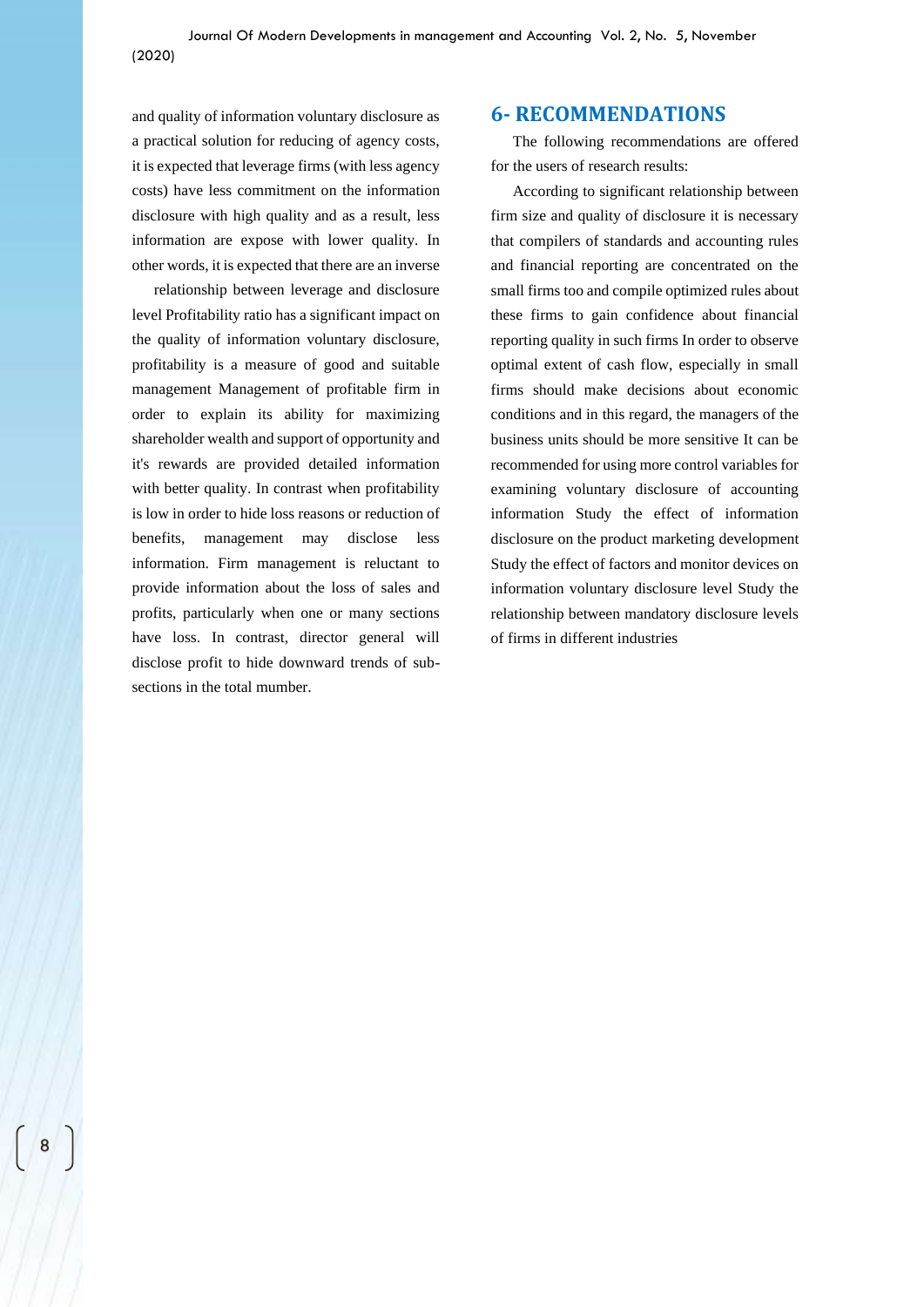| <i>the quality of information voluntary disclosure)</i> |                  |             |         |             |            |                  |  |
|---------------------------------------------------------|------------------|-------------|---------|-------------|------------|------------------|--|
| <b>Variables</b>                                        | <b>Parameter</b> | t-statistic | p-value | coefficient | <b>VIF</b> | <b>Tolerance</b> |  |
|                                                         | assessment       | value       |         |             |            |                  |  |
| <b>Regression fix</b>                                   | $-0/101$         | $-0/834$    | 0/404   |             | --         | --               |  |
| Firm size                                               | 0/0.35           | 3/405       | 0/0.01  | 0/14        | 1/521      | 0/657            |  |
| <b>Frim Age</b>                                         | $-0/0.08$        | $-0/341$    | 0/733   | $-0/0.5$    | 1/0.57     | 0/982            |  |
| <b>Board of director</b>                                | 0/0.09           | 1/100       | 0/271   | 0/0.7       | 1/0.20     | 0/987            |  |
| combination                                             |                  |             |         |             |            |                  |  |
| Debt ratio                                              | $-1/797$         | $-2/236$    | 0/0.26  | $-0/0.1$    | 1/0.55     | 0/948            |  |
| <b>Profitability ratio</b>                              | $-1/822$         | $-2/261$    | 0/0.24  | $-0/0.4$    | 1/0.17     | 0/984            |  |
| Free cash flow                                          | $-0/0.04$        | $-0/557$    | 0/578   | $-0/0.1$    | 1/228      | 0/815            |  |
| Audit firm size                                         | 0/0.19           | 0/776       | 0/438   | 0/0.4       | 1/247      | 0/802            |  |
| Industry type                                           | 0/0.20           | 2/187       | 2/187   | 0/0.29      | 1/0.18     | 0/982            |  |
|                                                         |                  |             |         |             |            |                  |  |

*Table 3. The results of regression model study of research model significant investigation (dependent variable:* 

*Correlation coefficient (R)=0/23; Detemination coefficient (R4) = 0/0.5; F-statistic = 4/457; p-value=0/000: Durbin-watson statistic = 1/80*

#### **References**

Alsaeed, K., 2006. The association between firmspecific

characteristics and disclosure: The case of Saudi

Arabia. Managerial Audit. J., 21: 476-496. Amin, N., 2005. Analytical survey of the conducted

researches on the Tehran Stock Exchange. Financial

Res., 19: 135-166. Bahman, B.M. and M. S. Mohsen, 2010. Survey effective

factors on the rating firms on the Tehran Stock Exchange in terms of disclosure quality and timeliness. J. Manage. Acc., 7: 51-63.

Ball, R., & Shivakumar, L.(2005). Earnings quality in U.K. private firms. *Journal of Accountingand Economics*, 39(1): 83-128. (Journal)

Ball, R., Kothari, S.P., & Nikolaev, V. (2013). Econometrics of the Basu asymmetric timeliness coefficient and the accounting conservatism. *Journal of Accounting Reasearch*.51 (5):1071-1097. (Journal)

Barrios, J., Fasan, M., & Macciocchi, D. (2013). CEO turnover, earnings management and value relevance. A theoretical analysis on the Italian context. Department of Management, Università Ca' Foscari Venezia. 11(8):1-19.

Bartov, E., Givoly, D., & Hayn, C., (2002). The rewards to meeting or beating earnings expectations*.*  *Journal of Accounting and Economics* 33(2):173-204. (Journal)

Behbahaninia, P., & Mashayekhi, B. (2016). Designing an Explaining Reaction Model for Profit in Iran. *Audit Knowledge*, 16(63).1-36. (Journal)

Bianchi, G., & Chen, Y. (2015). CEO compensation and the performance of firms in the hospitality industry: a cross-industry comparison, *International Journal of Tourism Sciences*, 15(3-4): 121-138. (Journal)

Bouteska, H., & Regaieg, B. (2017). The Association between Accounting Earnings, Dividends, Stock Prices and Stock Returns: Value Relevance of Accounting Standards in the Tunisian Stock Market. *International Journal of Accounting and Financial Reporting*, 7(1)1-25. (Journal)

Burgstahler, D., & Eames, M. J. (2003). Earnings management to avoid losses and earnings decreases: are analysts fooled? *Contemporary Accounting Research* 20 (2): 253–294. (Journal)

Chambers ¸ D. J., Freeman, R. N., & A. S. Koch. (2005). The effect of Risk on price Responses to Unexpected Earnings *Journal of Accounting, Auditing and Finance*, 20(4):1-12. (Journal)

Chan, K., Hameed, A., & Kang, W. (2013). Stock Price Synchronicity and Liquidity, *Journal of Financial Markets*, 16(3):414-438. (Journal)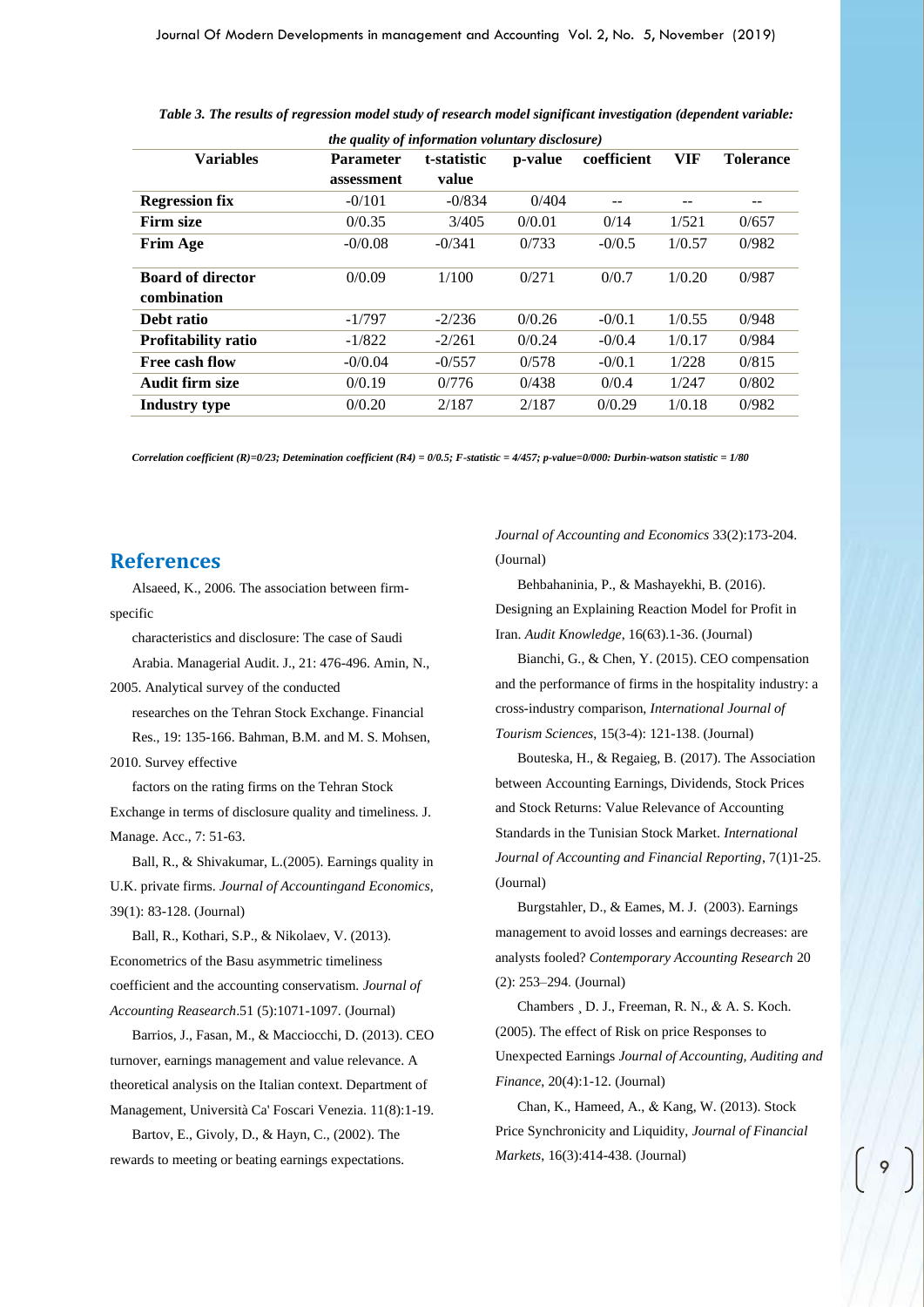Chen, C., Huang, A.G., &Jha, R., (2010). Idiosyncratic return volatility, economic activity, and managerial discretion. *Journal of Financial and Quantitative Analysis,* 47(4):873-899. (Journal)

Cheris¸ G. M., & summers, A. (2005). The Implied Persistence of Unexpected Earnings and the complete Range of ERCs ¸ (April) ¸ SSRN.

Dichev, I., &Tang, V. W. (2008). Matching and the changing properties of accounting earnings over the last 40 years.*The Accounting Review,* 83 (6): 1425-146. (Journal)

Dechow, P., Sloan, R., & Sweeney, A. P. (1995). Detecting earnings management, The *Accounting Review*, 70(2): 193–225. (Journal)

DeFond, M. L., & Park, C. W.  $(2001)$ . The reversal of abnormal accruals and the market valuation of earnings surprises. *The Accounting Review,* 76 (3):375-404. (Journal)

Donelcon, D. C., Jennings, R., &McInnis, J. (2011). Changes or over time in the Revenue-Expense Relation: Accounting or Economics? *The Accounting Review*, 7(3):945-974. (Journal)

Easton P.D., & Harris, T.S. (1991). Earnings as an explanatory variable for returns, *Journal of Accounting Research*; 29(1): 19-36. (Journal)

Erah, D.O., & Ibadin, L. A. (2017). Corporate attributes and earnings informativeness. *IJBFMR*, 5 (2): 17-25. (Journal)

Ettredge, M. L., Kwon,S. Y., Smith, D. B., & Zarowin, P. A. (2005). The impact of SFAS No. 131 business segment data on the markets ability to anticipate future earnings. *The Accounting Review.*80 (3):773-804. (Journal)

Evert, R., & Wagenhofer, A. (2011). Earning Quality Metrics and What They Measure. *Journal of Business Finance & Accounting*, 41(5-6):545-571*.* (Journal)

Hosseinia, M., Chalestorib, K. N., Rezahi H, S., & Ebrahimia, E. (2017). A Study on the Relationship between Earnings Management Incentives and Earnings Response Coefficient. *Procedia Economics and Finance,* 36 (20) 232 – 243. (Journal)

Hui, K.W., Matsunaga, S.R., & Morse, D. (2009). The Impact of conservatism on mmanagement quantitative

earnings forecasts. *Journal of Accounting & Economics,* 47(3), 192–207. (Journal)

Iwasaki, T., Otomasa, S., Shiba, A., & Shuto,A. (2012). Excess executive compensation and demand for accounting conservatism-Research InstitueFor Economic and Business Adminstration, *Kobe University,* 1-50.

Givoly, D., Hayn, C., & Natarajan, A. (2007). Measuring reporting conservatism. *The Accounting Review*, 82: 65-106. (Journal)

Gunny, K. (2010). The Relation between Earnings Management Using Real Activities Manipulation and Future Performance: Evidence from Meeting Earnings Benchmarks, *Contemporary Accounting Research,* 27(3): 855-888. (Journal)

Kothari, S.P. (2000). The role of financial reporting in reducing financial risks in the market. *Conference Series; Federal Reserve Bank of Boston*: 44(6): 89–102.

Kothari S.P., Leone Andrew, L., & Wasley, C. E. (2005). Performance matched discretionary accrual measures, *Journal of Accounting and Economics*, 39(1): 163–197. (Journal)

Kazan, E. (2016). The impact of CEO compensation on firm performance in Scandinavia. University of Twente. IBA Bachelor Thesis Conference, Enschede, the Netherlands. University of Twente, The Faculty of Behavioural, *Management and Social sciences*.10 (November):1-10. (Journal)

Khaksarian, F. (2013). A study on relationship between earnings response coefficient and earnings management: Evidence from Tehran Stock Exchange. *Management Science Letters,* 3 (10): 2549–2554. (Journal)

Khan, M., &Watts, R. L. (2009). Estimation and empirical properties of a firm-year measure ofaccounting conservatism. *Journal of Accounting and Economics,* 48(2-3): 132-15. (Journal)

Liang, L. (2014).An Examination of Earnings Benchmarks: Evidence from Japan. Graduate School of Economics and Management Tohoku University.10 (4):113-173.

Matsumoto, D. A. (2002). Management's incentives to avoid negative earnings surprises. *The Accounting Review,* 77 (3): 483-514. (Journal)

10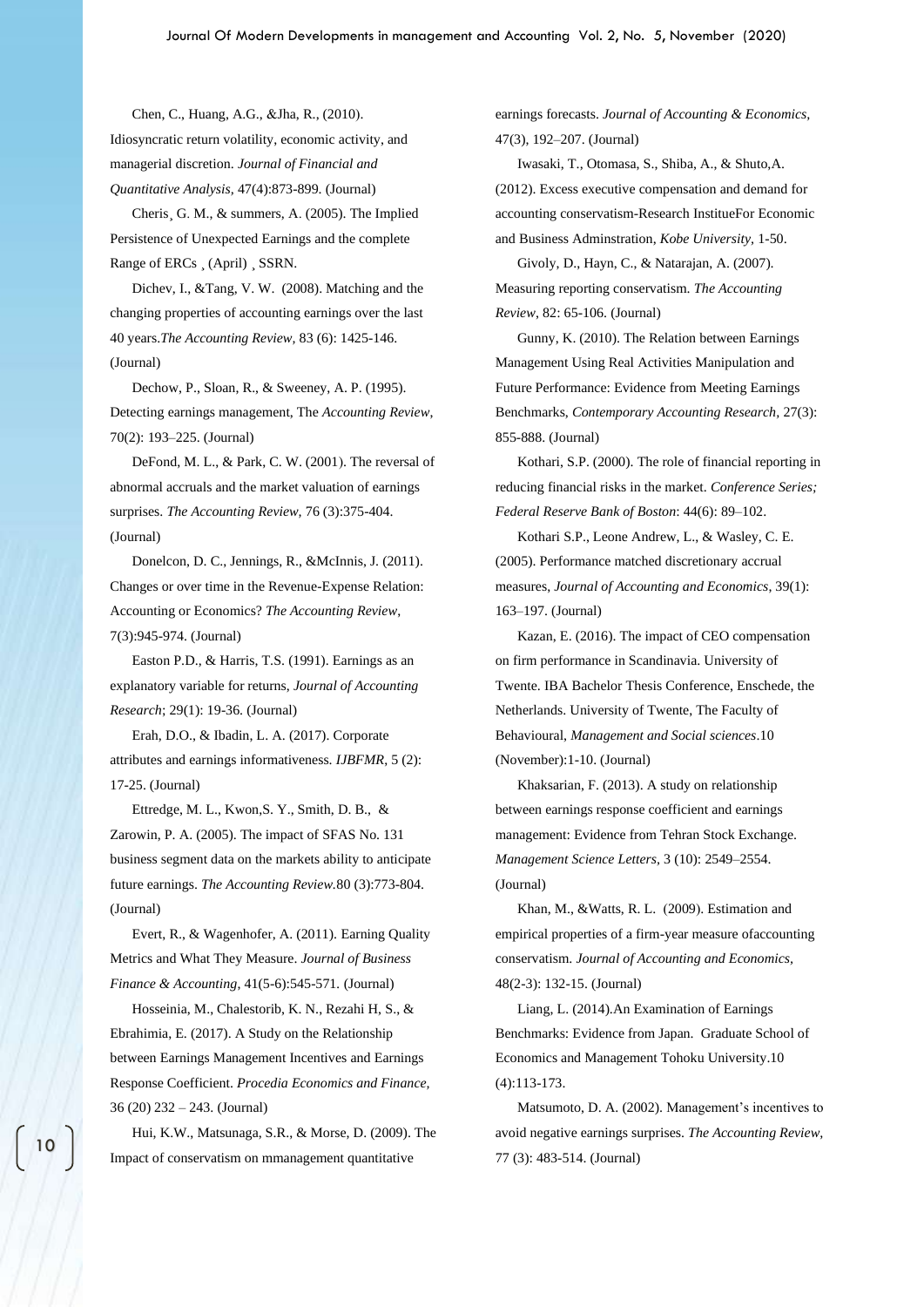Mehrani, S., Karami, G., Seyedhosseini, S., & Jahroomi, M. (2015). *Accounting Theory*, negahedanesh.254- 257. (Book)

Mostafa, W. (2017). The impact of earnings management on the value relevance of earnings Empirical evidence from Egypt. *Managerial Auditing Journal*, 32(1):50-74. (Journal)

Namazi, M., & Sirani, M. (2004). Experimental investigation of important structures in determining contracts, indices and parameters of bonus of executive directors in iranian companies. *Journal of Accounting and Auditing Review*, 11(2): 65-94. (Journal)

Ohlson, J. A. (1995), Earnings, book values, and dividends in equity valuation. *Contemporary Accounting Research*. 11 (2): 661-687. (Journal)

Paek, W., Chen, L., & Sami, L. (2007).Accounting Conservatism, Earnings Persistence and Pricing Multiples on Earnings. *Accounting Horizons*. 28(2): 233-26. (Journal)

Pandher, G., & Pathak, J. (2014).The Essential Role of Accounting Earnings in Return-Maximizing CEO Compensation Contracts. Odette School of Business University of Windsor.6 (1):1-37.

Pastor, L., & Veronesi, P. (2003). Stock valuation and learning about profitability. *Journal of Finance* 58: pp 1749–1789. (Journal)

Perotti, P., & Wagenhofer, A. (2011). Earning Guality Measures and Excess Returns, *Journal of Business Finance & Accounting*, 41(5-6):91-173. (Journal)

Pourzamani, Z., & Tarazian, A. (2016). The Mutual Effect of Volatilities of Return on Assets and Securities on Reward of Managers Based on Growth Rate of Cash Assets. *The Iranian Accounting and Auditing Review*, 23(1), 55-72. (Journal)

[Raithatha, M., & Komera, S. \(2016\). E](http://www.sciencedirect.com/science/article/pii/S0970389616300465)xecutive compensation and firm performance: Evidence from Indian firms. *[IIMB Management Review](http://www.sciencedirect.com/science/journal/09703896)*, 28(3):160-169. (Journal)

Rajgopal,S., & Venkatachalam, M.(2011).Financial reporting quality and idiosyncratic return volatility.*Journal of Accounting and Economics,* 51(1- 2):1-20. (Journal)

Roychowdhury, S. (2006).Earnings management through real activities manipulation. *Journal of Accounting and Economics,* 42(3), 335-37. (Journal) Ruch, G., & Taylor, G. (2011).Accounting Conservatism and its Effects on Financial Reporting

Quality: A Review of the Literature. *SSRN*, 23(6):1-45 .

Ryan, S. (2006). Identifying conditional conservatism. *European Accounting Review*, 15(4): 511-525. (Journal)

Sajadi, S., & ZarezadehMehrizy, M. (2012). Investigation of the Relationship between Management Compensation and Economics Measures in Performance Assessment of Companies listed in Tehran Security Exchange. *Journal of Financial Accounting Research*, 3(4), 41-54. (Journal)

Scott, W. (2006). *Financial Accounting Theory*. 4th edn.Canada:Prentice Hall , PP.79-85. (Book)

Sonenshine, R., Larson, N., & Cauvel, M. (2016). Determinants of CEO Compensation before and after the Financial Crisis. *Modern Economy*, 16(7): 1455-1477. (Journal)

Tucker, W. J., & Paul A. Z. (2006). Does Income Smoothing Improve Earnings Informativeness? *The Accounting Review,* 81(1): 251-27. (Journal)

Yoon, S. S., Hyo, J. K., & Gregg, W. (2012). On the models and estimation of discretionary accruals, The 167th *Finance and Accounting Seminar (IFAS*), Korea.1- 24.

Vaus, D. (2002). Analyzing social science data (1st Ed.). London: SAGE Publications Ltd. (Book)

Warfield, T. D., & Wild, J. J. (1992). Accounting recognition and the relevance of earnings as an explanatory variable for returns. *The Accounting Review*, 67 (4): 821–842. (Journal)

Watts, R. L. (2003b) .Conservatism in accounting, Part II: Evidence and research opportunities.*Accounting Horizons*, 17(4): 287-301. (Journal)

Zafar, N., Urooj, S.F., & Durrani, T.K., (2008). Interest rate volatility and stock return and volatility. *European journal of economic,* 14:1-6. (Journal)

Zakaria, I. (2012). Performance Measures, Benchmarks and Targets in Executive Remuneration Contracts of UK Firms. *The British Accounting Review,* 44 (3): 189-203. (Journal)